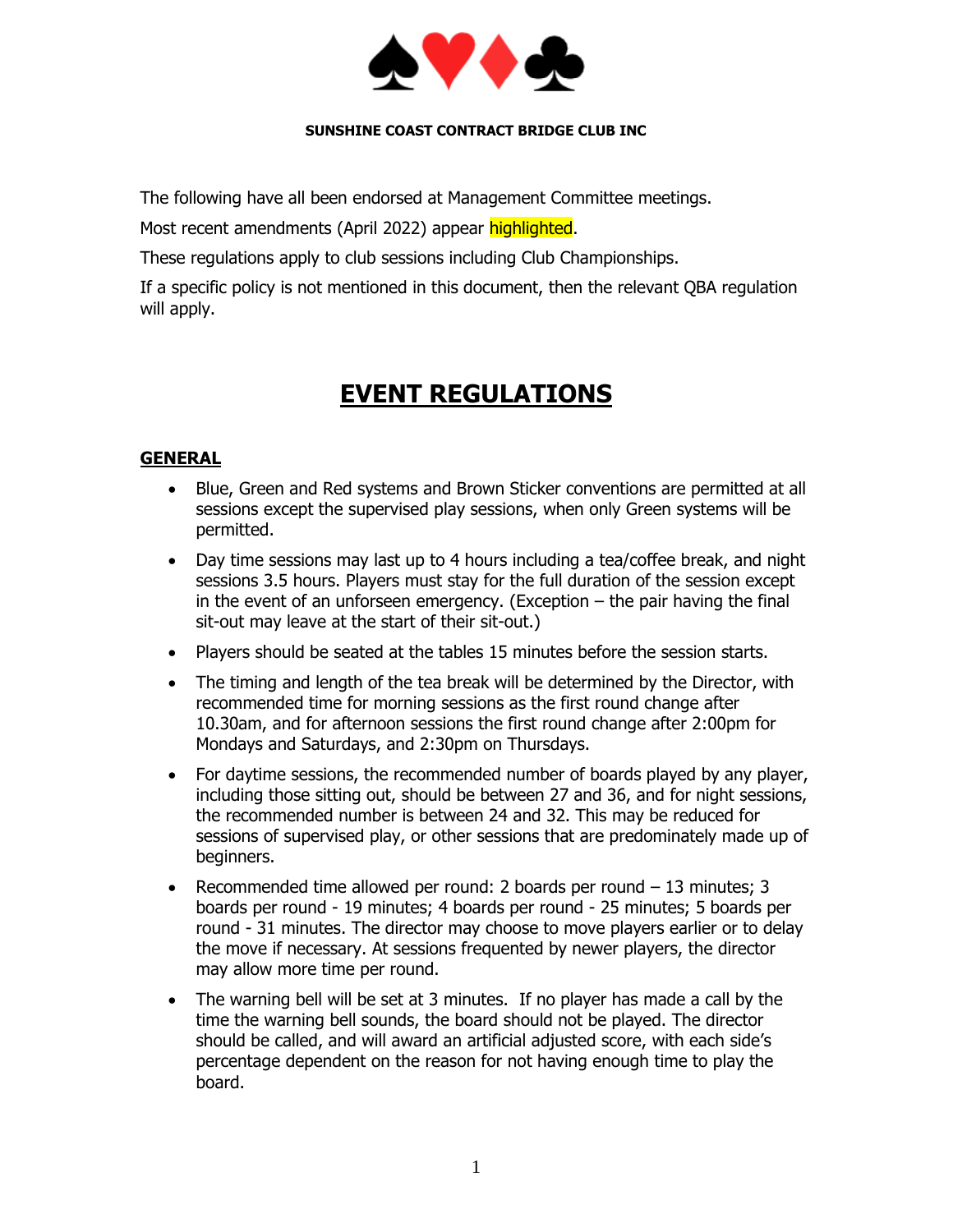- Sit-outs should be limited to a maximum of 3 boards.
- The late play of a board is at the Director's discretion but is to be discouraged.
- When playing a hand, players' obligations are firstly towards play of a hand, and secondly, recording the contract and result. Consequently, after the auction, the player on lead should make their lead before recording the contract in the Bridgemate or their personal score sheet, and likewise, the player who is dummy should face their cards before recording the contract in the Bridgemate or on their personal score sheet.
- The time period for data entry corrections will be as follows:
	- $\circ$  Bridgemate score corrections 24 hours from the end of the session
	- $\circ$  Name corrections 7 days from the end of the session.
- The time limit for appeals of a Director's decision is 30 minutes after the printing of results.
- Any matters that may warrant a procedural or disciplinary penalty, whether or not such a penalty is imposed by the Director, shall be reported by the Director to the Management Committee. This includes, but is not limited to, refusal to play a board.
- Sessions may be closed over the Christmas period. Decision to be made by nighttime session Directors in consultation with players, and then the Management Committee to be notified.
- The Wednesday session is restricted to players with fewer than 100 masterpoints, with the exception that a player with more than 100 masterpoints may play with a player with fewer than 50 masterpoints when acting in a mentoring capacity.

### **ECLECTICS**

- As soon as practical after the close of each month, eclectics will be calculated on an individual basis for Monday, Tuesday, Wednesday (morning and night), Thursday, Friday and Saturday sessions. Where there are 4 or 5 such green point days for a given day of the week, the eclectic result will be determined on the basis of each player's best 3 sessions; where there are 3 such green point sessions, the eclectic result will be determined on the basis of each player's best 2 sessions; and in other cases, there will be no eclectic result calculated. Sessions where Butler scoring is used will be excluded from the available sessions.
- Throughout the year, the Club will hold some of its red points sessions on the same day in consecutive weeks (e.g. two consecutive Mondays), and these will be combined, on an individual basis, as Red Point Eclectics.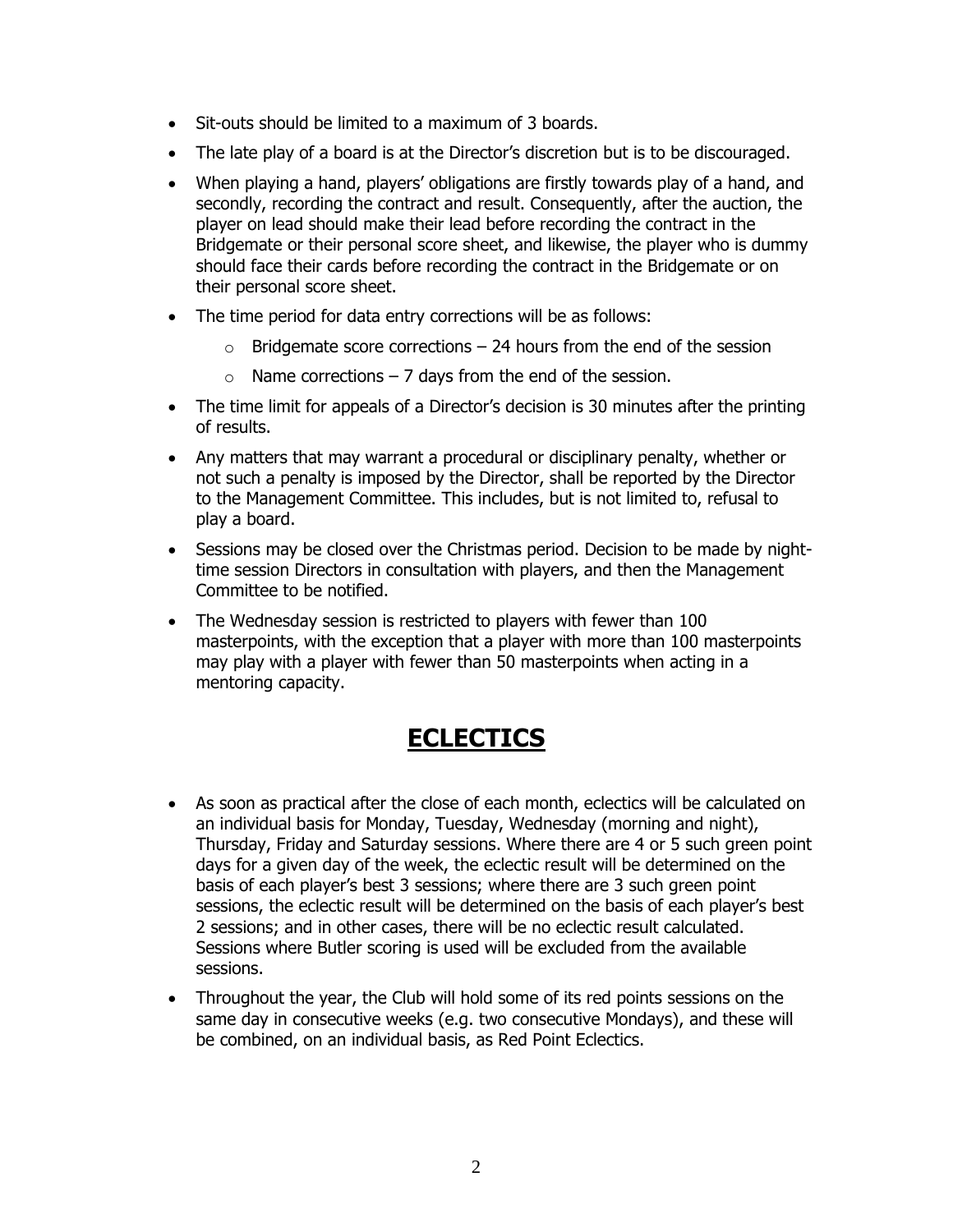# **CLUB CHAMPIONSHIPS AND OTHER SPECIAL EVENTS**

- This consists of
	- o Teams Championship
	- o Pairs Championship
	- o Restricted Pairs Championship
	- o Novice Pairs Championship
	- o President's Trophy
	- o Spring and Autumn Pro-Am
	- o Teams-of-3
- With the exception of Teams of 3 and Pro-Ams, these competitions are to be run by a non-playing director where possible.
- Current club directors are to be offered the chance to direct the Club Competitions before an outside director is asked.
- Times allowed for play per round, and other regulations, to be the same as for other sessions.
- Red points (if offered) on the championship days will be awarded to players in the competition but not to players in the other section/s of the room.
- Entry conditions (see below) for the various club championships to be displayed either on the entry form or on the wall adjacent to the form.

### **ENTRY FEES**

**Pairs and Teams Championships and President's Trophy:** \$24.00 per person i.e. 4 vouchers (or other fee as determined by the Committee)

**Other events: Usual table fees** 

#### **FORMAT AND PRIZES**

| <b>Event</b> | Recommended Format <sup>1</sup>                                                                                                 | Prizes <sup>2</sup>                                                                           |                                                                                                                                                                                                                                         |
|--------------|---------------------------------------------------------------------------------------------------------------------------------|-----------------------------------------------------------------------------------------------|-----------------------------------------------------------------------------------------------------------------------------------------------------------------------------------------------------------------------------------------|
| <b>Pairs</b> | Played over 4 sessions.<br>Qualifying session/s then<br>Finals in Championship,<br>Plate and if numbers<br>warrant, Consolation | $1st$ and $2nd$ in<br>Championship, 1 <sup>st</sup><br>prize only in Plate<br>and Consolation | In these events, if numbers<br>warrant, the field may be sub-<br>divided for prize purposes into<br>categories based on original<br>seeding, and a Category prize<br>will be awarded to $1st$ in each<br>category (other than the first |
|              | <b>OR</b><br>Full barometer                                                                                                     | $1st$ and $2nd$ place                                                                         | category) equivalent to the 2 <sup>nd</sup><br>prize amount in the event<br>itself.                                                                                                                                                     |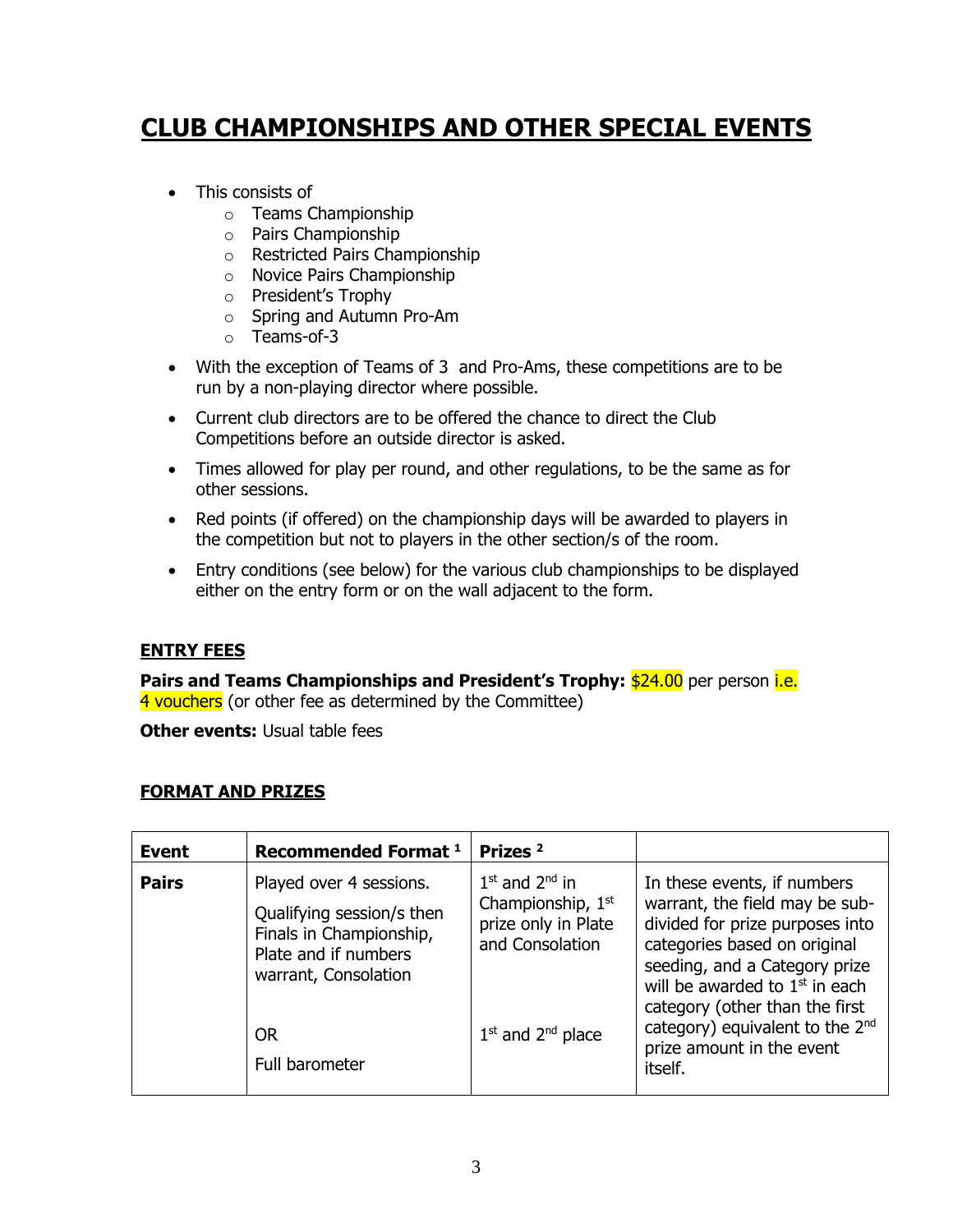|                                     | This event will be a 4<br>session event, played on<br>consecutive Monday<br>afternoons. |                                       |  |
|-------------------------------------|-----------------------------------------------------------------------------------------|---------------------------------------|--|
| <b>Teams</b>                        | Played over 4 sessions.<br>Round Robin                                                  | $1st$ and $2nd$                       |  |
| <b>Restricted</b><br><b>Pairs</b>   | Full barometer                                                                          | $1st$ and $2nd$                       |  |
| <b>Novice</b><br><b>Pairs</b>       | Full barometer                                                                          | $1st$ and $2nd$                       |  |
| <b>President's</b><br><b>Trophy</b> | Full barometer                                                                          | $1st$ and $2nd$<br>gross and handicap |  |
| <b>Pro-Ams</b>                      | Mitchell movements                                                                      | $1st$ and $2nd$                       |  |

 $1$  The format may be varied in cases where the entry numbers warrant.

 $2$  Wine may be offered to  $3<sup>rd</sup>$  placegetters if field size warrants. Recommended prize amounts:  $1<sup>st</sup>$  \$50.00 per person,  $2<sup>nd</sup>$  \$25.00 per person for gross and \$20 / 10 for handicap winners in the President's Trophy. These can be varied by Committee decision.

### **ENTRY CONDITIONS FOR CLUB CHAMPIONSHIPS**

- All entrants and their substitutes must be members of the club.
- Substitutes are allowed to play in 1 session only. This restriction also applies where an event incorporates two sessions in one day. Further, where an event involves a single qualifying session, no substitutes are permitted at that session.
- A substitute should be of equal or lesser standard in terms of bridge skill that the person they are replacing, and all substitutions need prior approval by the event director, with any disagreement to be heard by the Games Director or where the Games Director is the event director, the Club President.
- In Teams events, masterpoints will be awarded based on the matches played by each player, and only team members (not substitutes) will share in any overall masterpoints. In other events, substitutes earn masterpoints in the sessions they play, but will not be entitled to any outright masterpoints.
- If the number of pairs nominated for a pairs event results in a  $\frac{1}{2}$  table, then the Director may require the last nominated pair to withdraw but will be short- listed as a standby pair.
- In an emergency, a substitute who is not a member, or in the Restricted or Novice Pairs event has more than 300 or 100 MPs respectively, may be permitted to play at the Director's discretion. In such cases, the emergency player and their partner or team will not be eligible for the title, trophy, or prize money, but will be entitled to any masterpoints they may have won.